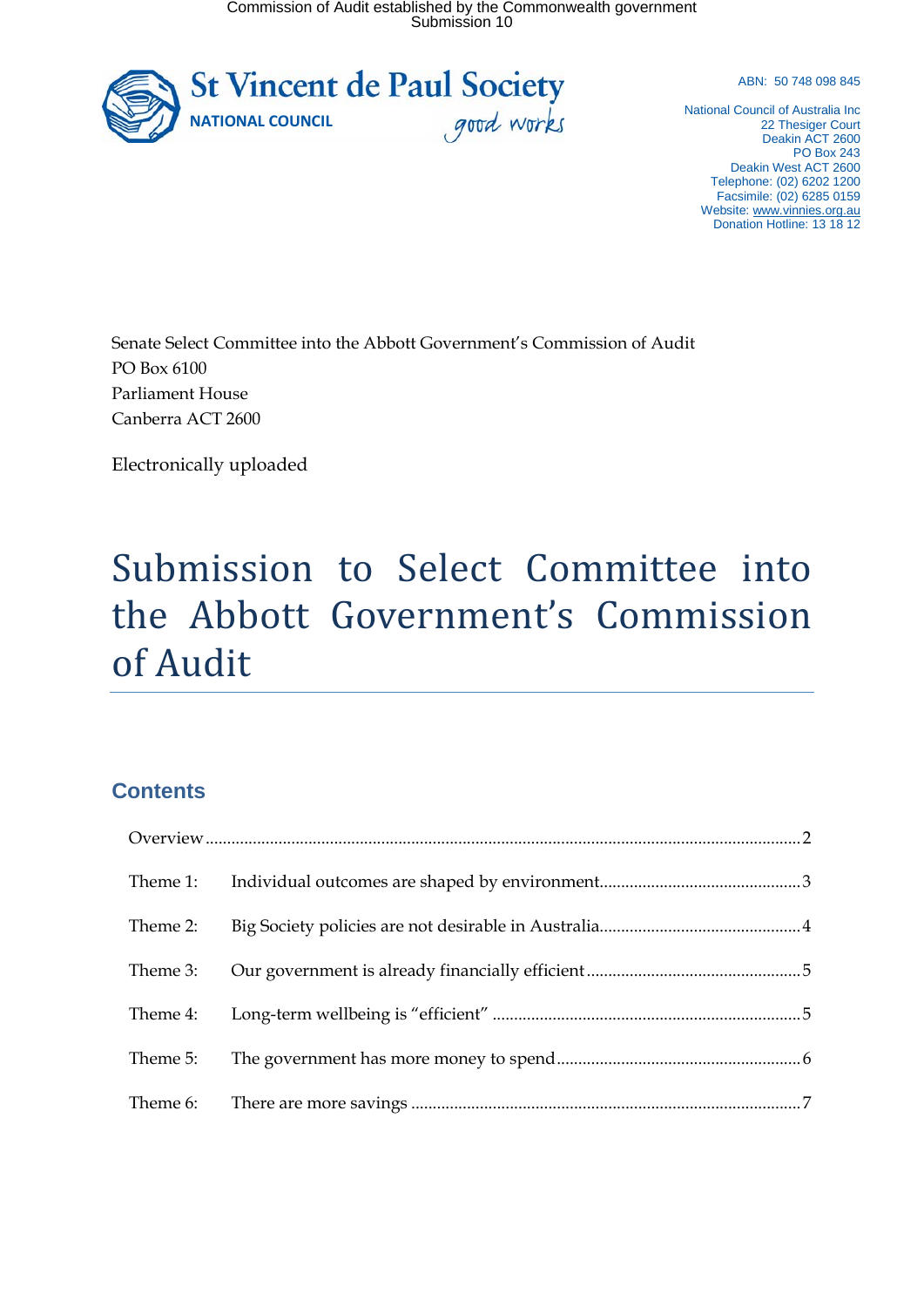The St Vincent de Paul Society (the Society) is a respected lay Catholic charitable organisation, operating in 149 countries around the world. In Australia, we operate in every state and territory, with more than 50,000 members, volunteers, and employees. Our people are deeply committed to our work of social assistance and social justice, and we run a wide variety of programs around Australia. Our work seeks to provide help for those who are marginalised by structures of exclusion and injustice, and our programs target (among other groups) people who are homeless and insecurely housed, migrants and refugees, people living with mental illness, and people experiencing poverty.

The Select Committee into the Abbott Government's Commission of Audit has invited submissions into the Commission of Audit.

As the Commission is yet to report, this submission is (of necessity) focussed on the Commission of Audit's Terms of Reference (Committee's Term of Reference (k.)). This submission deals with some of the main themes of the Commission's Terms of Reference, much of which was also included in a submission from the Society to the Commission itself on this issue.

#### <span id="page-1-0"></span>**Overview**

The Society agrees that the key purpose of the Commission – a review of government spending and a search for increased effectiveness – is appropriate. Indeed, much of the Society's advocacy is targeted at increasing the effectiveness of government programs. For example, more funding on early intervention systems would vastly increase the effectiveness of our education and criminal justice program, and increasing the rate of Newstart to enable people to thrive would result in an improvement in employment participation outcomes.

However, we believe that the terms of reference take a rather narrow view of the problem (as "inefficiency"), and the solution (as "cutting expenditure"). There are six underlying themes and assumptions that we do not believe the Commission's Terms of Reference have adequately addressed. These are: the question of what dictates an individual's outcomes; the role government should play in our lives; the efficiency of our current government; how long-term government policy should look; the role of government *revenue* (not just expenditure) in the budget; and finally the fact that there are other savings to be found in areas that government does not seem to consider.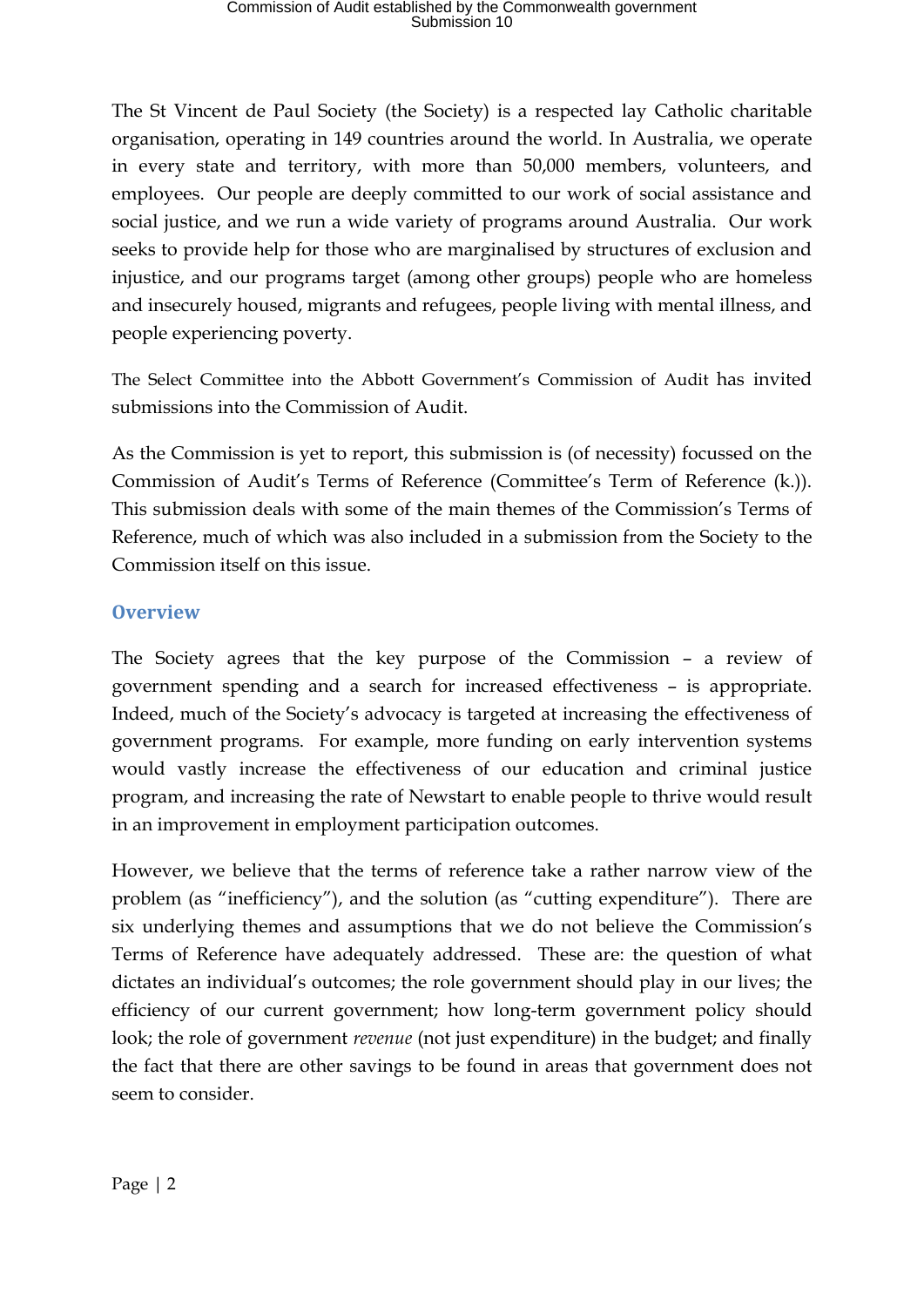## <span id="page-2-0"></span>**Theme 1: Individual outcomes are shaped by environment**

One of the Terms of Reference of the Commission is that "government should do for people what they cannot do, or cannot do efficiently, for themselves, but no more". If this is a statement of what the role of government is meant to be, then we do not agree with its underlying assumptions.

The statement sets up a false dichotomy between what people inherently "can" and "can't" do for themselves: it assumes that one's 'nature' is fixed and immutable, and that this leads to certain pre-determined outcomes. Conversely, the Society believes that all the psychological and sociological evidence makes it clear that the capacities everyone in our community has, and their outcomes, are heavily influenced by social context, and the supports given to us individually (that is, better education, better healthcare, better housing all lead to better outcomes). Although it takes more upfront capital, when people are invested in and empowered they "can efficiently do" far more for themselves than when we put them down and give them barely enough to survive.

Secondly, every Australian benefits from government doing things for them, even if they "can" do it themselves: government gives wealthy people tax exemptions on superannuation contributions, even though they "can" fund their own retirement; government runs hospitals that are open to everyone, even though richer people "can" buy their own private health care if they choose. Clearly, government's function and its intention is *not* simply to do for people what they "cannot do for themselves, but no more".

We believe that the Terms of Reference of the Commission are not adequate in this regard, and should explicitly state that the government recognises it does have a key role in ensuring the provision of services to all Australians. This is also in line with the findings of the previous Commission of Audit that governments should get involved *not* where people "can't do it themselves", but where the market has failed to deliver social outcomes regarding health, education, and standard of living.[1](#page-2-1)

The better question to ask is "where the market is failing, how can the government ensure the best overall outcomes for its citizens, within the nation's resources and capacities, and what are the best ways of achieving this?". This is a strategic, long-

<span id="page-2-1"></span><sup>1</sup> [http://www.finance.gov.au/archive/archive-of-publications/ncoa/chap2.htm.](http://www.finance.gov.au/archive/archive-of-publications/ncoa/chap2.htm) <u>.</u>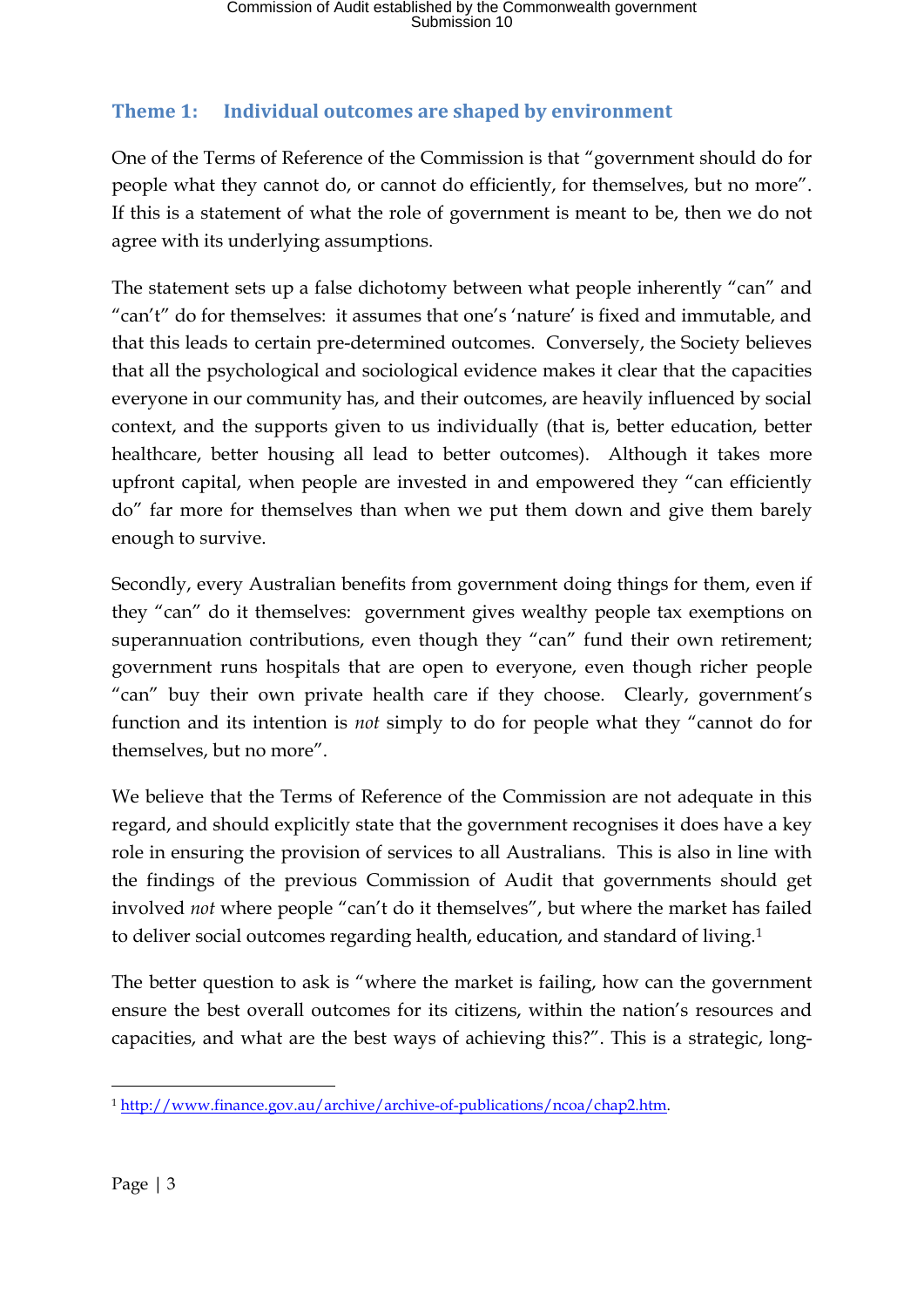term approach to the empowerment, self-sufficiency, health and wellbeing of all Australians, rather than merely cutting all programs that deliver more than the bare minimum to keep people alive from day to day.

In short, especially when it comes to equitable and affordable access to the essentials of life such as housing, healthcare, education, income support and employment assistance, the Society believes that governments must do what markets cannot.

## <span id="page-3-0"></span>**Theme 2: Big Society policies are not desirable in Australia**

Related to the role of government, another underlying assumption of the Terms of Reference of the Commission appears to be that government-run programs are basically and fundamentally undesirable, and must be limited as much as possible. For example, under 'Phase 1', the Commission is asked to look at opportunities for the Commonwealth to cease undertaking some activities, and to shift responsibility to the private sector, non-for-profit sector, and State and local government. This is very similar to the policy of "Big Society" promoted by David Cameron in the UK, except without the claim that it will also cause some social good, as well as reduce spending.

In the UK, Big Society resulted in cuts to government spending that were not matched by increased funding to charities or to local government, and communities have not always been able to step in to fill the gap. This has led to some particularly negative outcomes. For example, social housing spending was reduced by 52% since 2010, and this seems to have contributed to a [14% increase](http://www.communities.gov.uk/publications/corporate/statistics/homelessnessq42011) in homelessness.[2](#page-3-1) There have also been increases in acute admissions to hospitals as more sustainable healthmanagement programs lost funding, and tendering services out has also caused problems around quality of service.

It is also important to note that the UK context preceding Big Society was different to ours: while British government spending stood at around 47-50% of GDP, Australian government spending is already far lower at 34%. Proportionally, Australia also has 12% fewer public servants than Britain. Also, the Australian notfor-profit sector already employs more people and contributes more to our economy

<span id="page-3-1"></span><sup>2</sup> [https://www.gov.uk/government/publications/statutory-homelessness-in-england-october-to](https://www.gov.uk/government/publications/statutory-homelessness-in-england-october-to-december-2011)[december-2011.](https://www.gov.uk/government/publications/statutory-homelessness-in-england-october-to-december-2011) <u>.</u>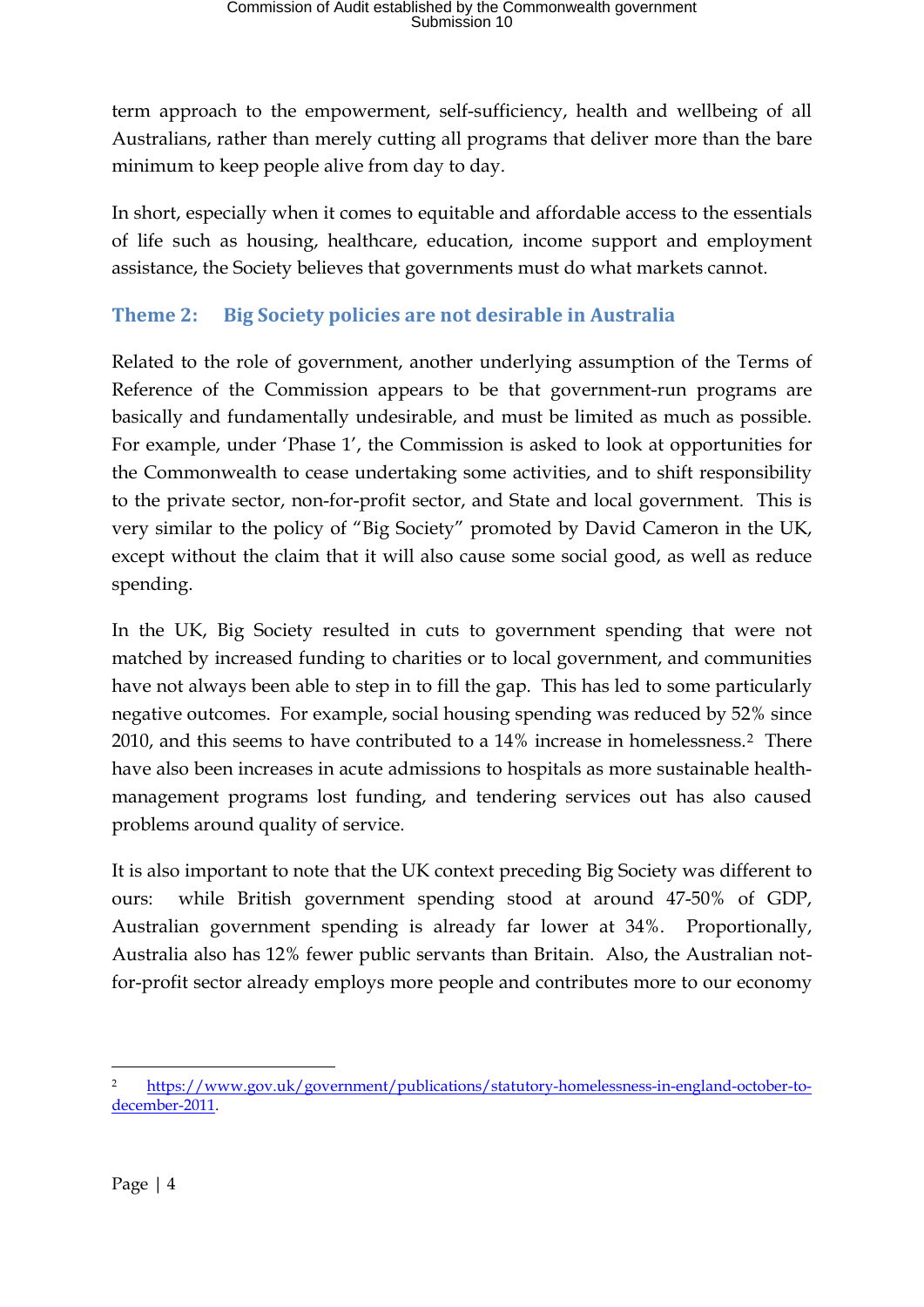than the UK sector does to its economy:[3](#page-4-2) Asking the sector to take on more makes less sense here than in the UK. Asking the sector to take on more as a means of achieving an overall cut in social expenditure will never make sense to anyone who wants to see an Australia with lower rates of poverty, inequality and disadvantage.

### <span id="page-4-0"></span>**Theme 3: Our government is already financially efficient**

Building on the comment about the Australian government being different to that in UK, it is notable that the Australian government is already one of the most efficient in the world, where efficiency is the quotient of effectiveness divided by taxation. Our government is in the  $94<sup>th</sup>$  $94<sup>th</sup>$  $94<sup>th</sup>$  percentile in terms of effectiveness:<sup>4</sup> the ninth most effective government in the OECD, ahead of the United Kingdom and United States, and only just behind Canada and New Zealand. At the same time, we are the fifth lowest taxing country in the OECD.<sup>[5](#page-4-4)</sup> We are the only country to be in the top 10 in terms of effectiveness, and the bottom 5 in terms of tax levels: our efficiency level (effectiveness/taxation) is therefore very high relative to all other governments.

Obviously our public service and our social services are not perfect, but we believe that the current very high level of efficiency should be acknowledged by the Commission, the government, and in the public debate. The existing high level of efficiency also means that there is probably not scope for major savings without either cutting major programs, or serious tax reform.

#### <span id="page-4-1"></span>**Theme 4: Long-term wellbeing is "efficient"**

We believe that government's role is to enable and empower citizens, and that the best way to do this is not to cut services that cost money. Instead, to enable and empower citizens, we believe that government must engage in longer-term, systemic changes. Additionally, and luckily, these longer-term changes will also save the government vast sums of money into the future, instead of facing the future cost of "selling the car today and having to catch taxis forever instead" (the situation that the community has already faced with privatising utilities, for example).

-

<span id="page-4-2"></span><sup>3</sup> [http://www.notforprofit.gov.au/about-us/about-us-page-1,](http://www.notforprofit.gov.au/about-us/about-us-page-1) [http://knowhownonprofit.org/basics](http://knowhownonprofit.org/basics/what-is-non-profit%23how-big-is-the) [/what-is-non-profit#how-big-is-the,](http://knowhownonprofit.org/basics/what-is-non-profit%23how-big-is-the) [http://www.charity-commission.gov.uk/About\\_us/About\\_](http://www.charity-commission.gov.uk/About_us/About_charities/factfigures.aspx) [charities/factfigures.aspx.](http://www.charity-commission.gov.uk/About_us/About_charities/factfigures.aspx)

<span id="page-4-4"></span><span id="page-4-3"></span><sup>4</sup> [http://info.worldbank.org/governance/wgi/index.aspx#reports.](http://info.worldbank.org/governance/wgi/index.aspx%23reports) 5 [http://www.oecd.org/tax/tax-policy/revenue-statistics.htm#TaxRevTrends.](http://www.oecd.org/tax/tax-policy/revenue-statistics.htm%23TaxRevTrends)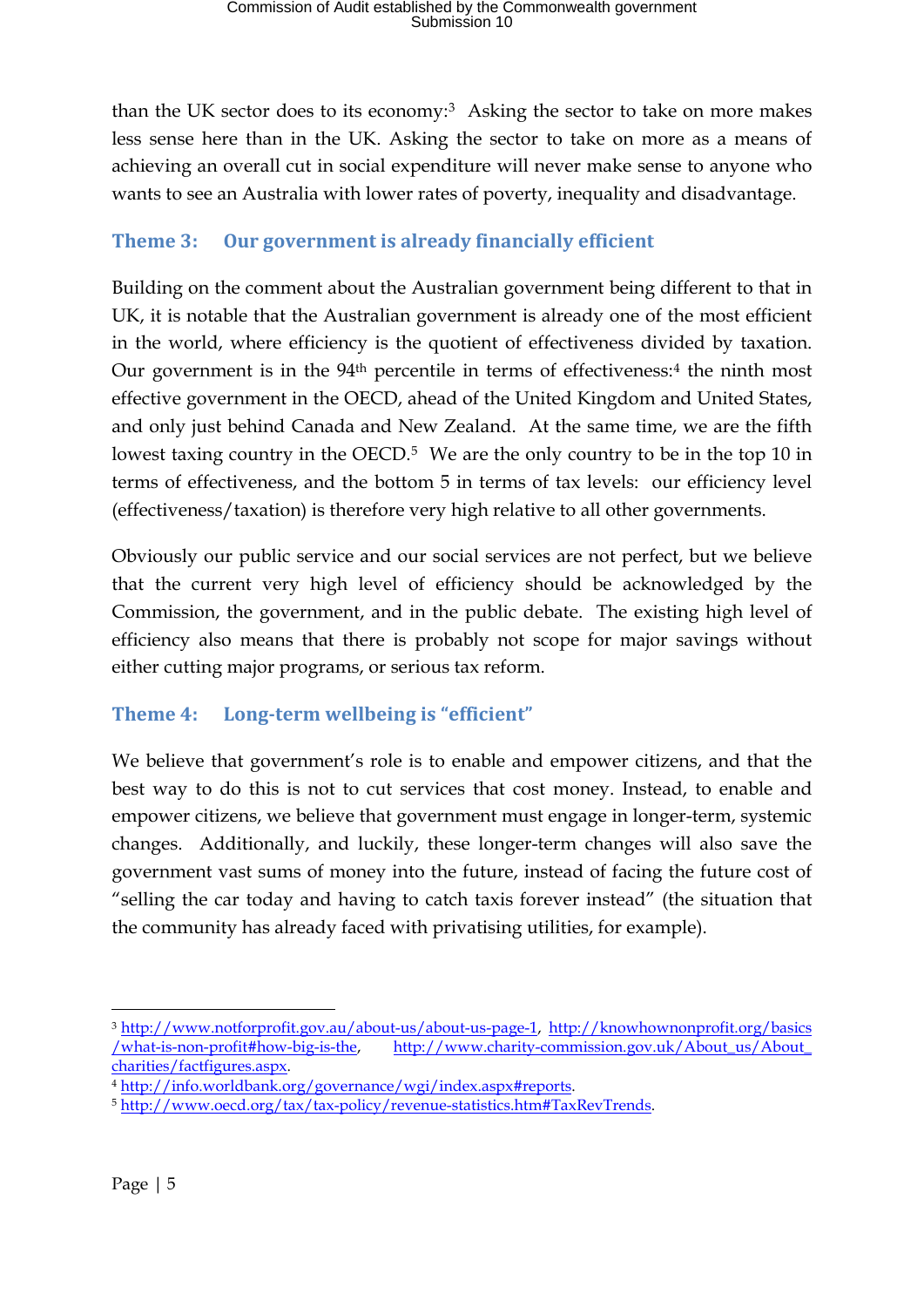Longer-term investment in services does work, both to address social problems but also to cut costs into the future. Investing in education, housing, health, and employment today will see savings in the future, as people's own strengths are socially and economically harnessed. As a nation, we have to spend money today to lift people out of poverty and disadvantage, and help them find the skills to make the best lives possible for themselves and their families.

#### <span id="page-5-0"></span>**Theme 5: The government has more money to spend**

The types of reforms that the Society, and indeed many in the community and even in government, would like to see – deep and systemic changes to our healthcare, education, employment, housing, and criminal justice systems – would require a large injection of funds from the government.

The current Terms of Reference of the Commission seem to suggest that a look at "efficiency" is unable to consider that government expenditure might need to increase in order to improve effectiveness and value for money. Similarly, the section on "State of the Commonwealth's Finances" focuses almost totally on budget risks from expenditure, and ignores the flip side: the amount of taxation government can levy. At its root, the terms of reference seem to suggest that government has a fixed income, which it must manage as best as it can.

In fact, as identified in our recent report 'Two Australias',<sup>[6](#page-5-1)</sup> there are a wide range of ways in which government could increase its income without damaging the economy or business confidence. ACOSS has also done a lot of work on taxation reform. [7](#page-5-2) Simple measures that could increase revenue include cutting tax exemptions on large superannuation contributions along with other measures that would rein in some of the government hand-outs to the rich.

Similarly, some types of efficiency will be best addressed by changes to taxation: something the terms of reference do not seem to acknowledge. For example, there is a grave shortage of affordable housing in Australia, which is a key element of the level of homelessness. Re-visiting the effects of Capital Gains Tax and Negative Gearing as drivers of demand would be much more significant in addressing the problem than "saving money" by chopping bits of the public service, or by terminating certain housing programs on the basis of accounting inefficiency.

<u>.</u>

<span id="page-5-2"></span><span id="page-5-1"></span><sup>6</sup> [http://www.vinnies.org.au/icms\\_docs/169073\\_Two\\_Australias\\_Report\\_on\\_Poverty.pdf.](http://www.vinnies.org.au/icms_docs/169073_Two_Australias_Report_on_Poverty.pdf) 7 Eg [http://www.acoss.org.au/policy/economics\\_and\\_tax/.](http://www.acoss.org.au/policy/economics_and_tax/)